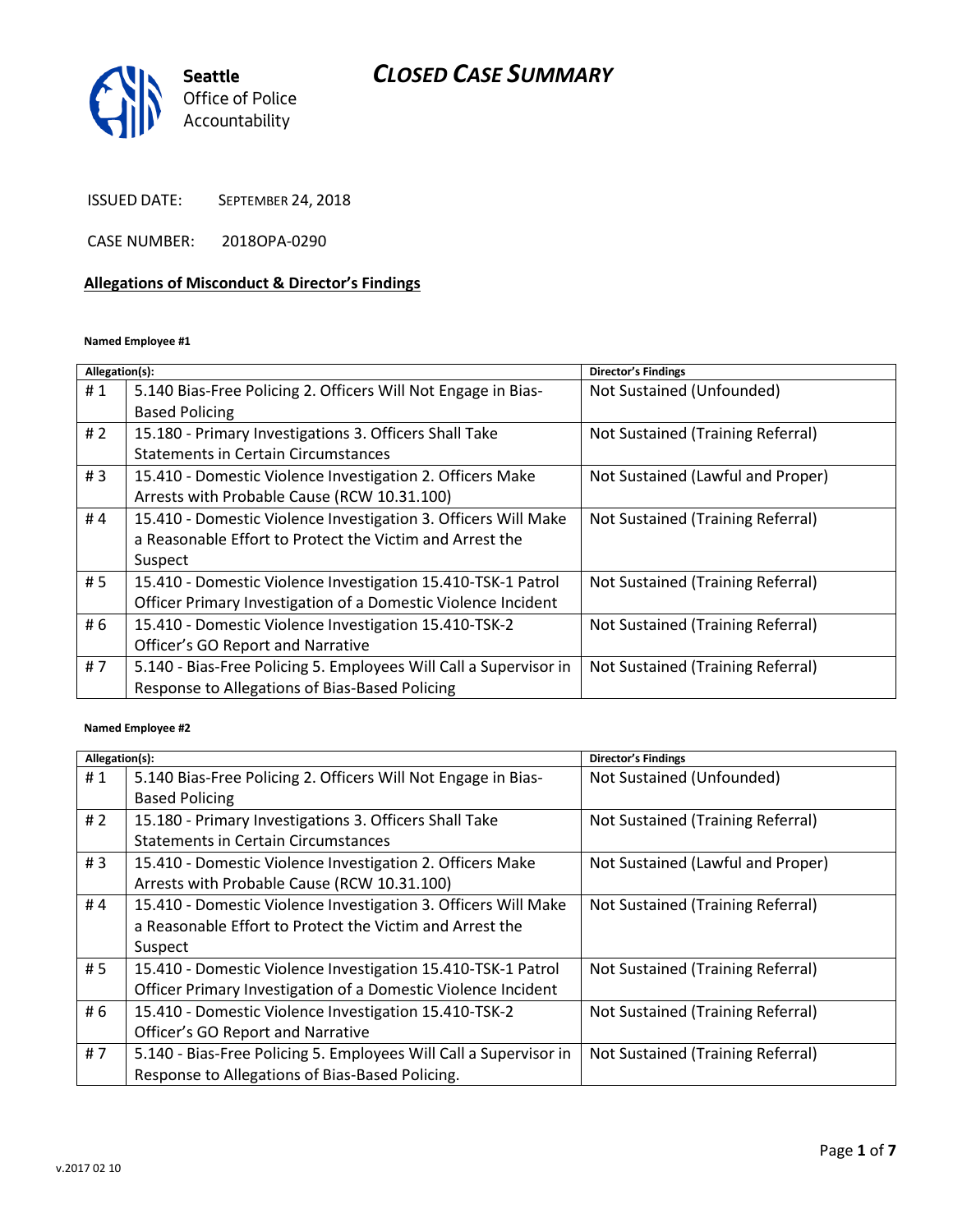

# *CLOSE CASE SUMMARY*

OPA CASE NUMBER: 2018OPA-0290

# *This Closed Case Summary (CCS) represents the opinion of the OPA Director regarding the misconduct alleged and therefore sections are written in the first person.*

### **EXECUTIVE SUMMARY:**

The Complainant alleged that the Named Employees engaged in biased policing towards him. It was further alleged that the Named Employees failed to notify a supervisor of the allegation of bias and that they did not conduct an appropriate, complete, and thorough domestic violence investigation.

#### **ANALYSIS AND CONCLUSIONS:**

### **Named Employee #1 - Allegations #1** *5.140 Bias-Free Policing 2. Officers Will Not Engage in Bias-Based Policing*

SPD policy prohibits biased policing, which it defines as "the different treatment of any person by officers motivated by any characteristic of protected classes under state, federal, and local laws as well other discernible personal characteristics of an individual." (SPD Policy 5.140.) This includes different treatment based on the race of the subject. (*See id*.)

The Complainant asserted to OPA that the Named Employees engaged in bias policing in two respects. First, he claimed that they showed gender bias against him when they failed to enforce a parenting agreement in his favor. Second, he also alleged that they failed to enforce the agreement based on his race.

Both of the Named Employees denied that they engaged in biased policing. Named Employee (NE#1) was the lead officer at the scene. He was informed by the Complainant that there was parenting plan in place over his son with his son's mother. He told NE#1 that, on the date in question, he had custody over his son. The son's grandmother also asserted that she and her daughter had custody over the son. She further refused to relinquish custody until after a court hearing that was scheduled for the following day. NE#1 reviewed the parenting plan but reported that it was ambiguous, confusing, and did not clearly indicate who had custody at that time. Named Employee #2 (NE#2), who was the backing officer, was the main officer interacting with the grandmother. NE#2 also stated that the situation was confusing and that they had difficult determining who actually had custody.

As discussed more fully below, I agree that this was a complex and confusing situation. I find that this, not the Complainant's race or gender, was the reason that the officers did not remove the child from the grandmother's custody and turn him over to the Complainant. Ultimately, I find no evidence that either of the Named Employees engaged in biased policing.

Recommended Finding: **Not Sustained (Unfounded)**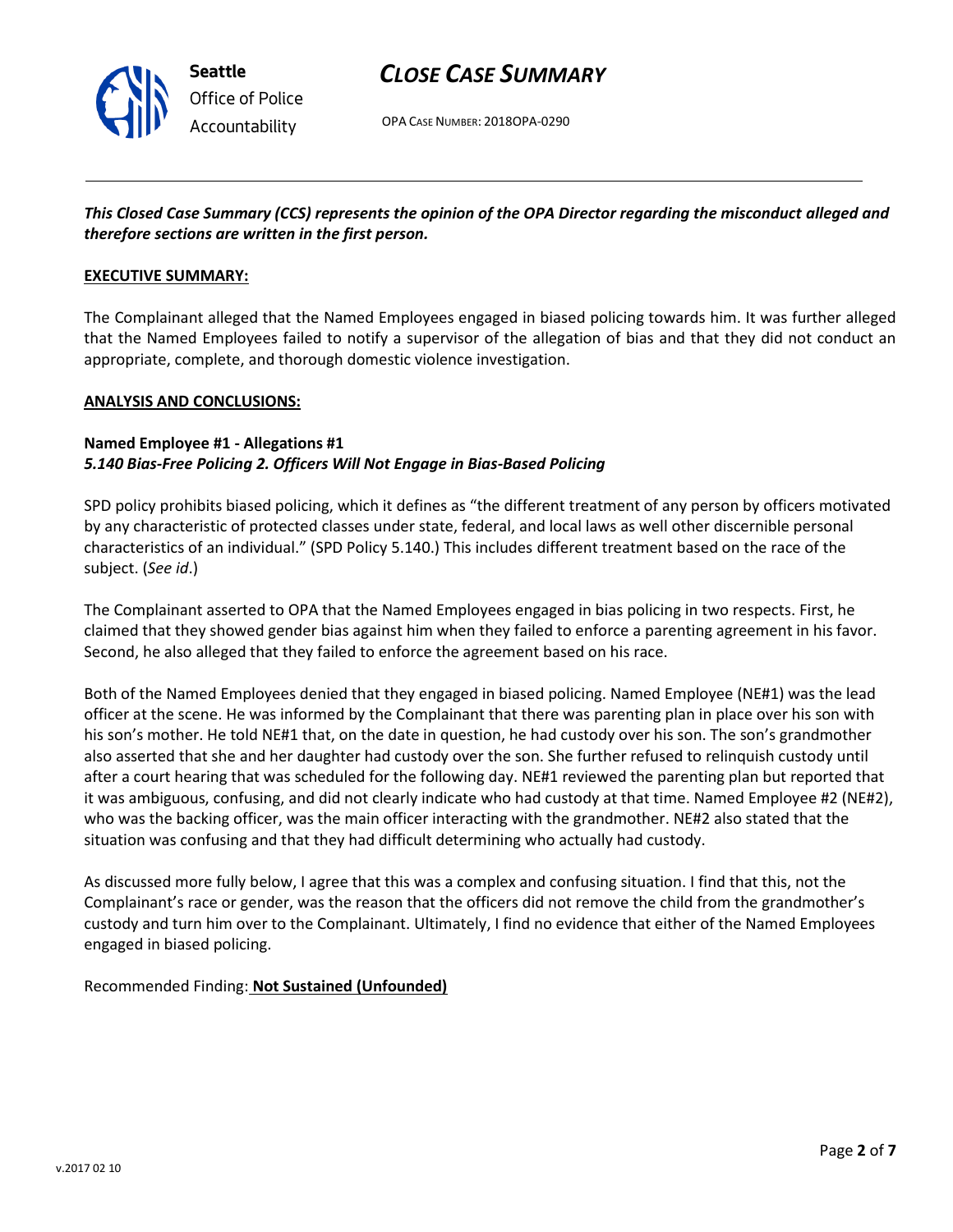

**Seattle**

*Office of Police Accountability*

# **Named Employee #1 - Allegation #2** *15.180 - Primary Investigations 3. Officers Shall Take Statements in Certain Circumstances*

SPD Policy 15.180-POL-3 sets forth when officers are required to take statements. The policy requires that statements be taken in all domestic violence investigations. (SPD Policy 15.180-POL-3.) The policy further states that where people refuse to give statements, this information is documented in the General Offense Report. (*Id*.)

When the Named Employees were initially dispatched to this case, it was classified as a domestic violence (DV) assault. After conducting their preliminary investigation, however, the Named Employees did not think that this was a DV case. They based this on their belief that there was not a DV relationship between the Complainant and the grandmother, given that the Complainant was not related to her.

During its investigation, OPA determined that this belief was misplaced. Specifically, OPA was informed by an Assistant City Attorney that this case did, in fact, qualify as DV under RCW 10.99.020(3). As such, the officers should have conducted a DV investigation and were required by policy to take or attempt to take statements.

While their failure to do so was contrary to policy, I do not believe that this warrants a Sustained finding. I base this on the fact that both of the Named Employees were newer officers that appeared legitimately confused about this issue. Accordingly, I believe this to be the mistake of inexperienced officers rather than intentional misconduct. For these reasons, I recommend that the Named Employees receive the following Training Referral.

 **Training Referral**: The Named Employees should be retrained on the elements of SPD Policies 15.180-POL-3, 15.410-POL-2, 15.410-POL-3, 15.410-TSK-1, and 15.410-TSK-2. This retraining should include the officers rereviewing these policies and then discussing them with a supervisor. The Named Employees should also receive counseling regarding this specific incident and the fact that there was a potential DV relationship between the Complainant and his son's grandmother. From their OPA interviews, it appears that the Named Employees now understand this. Their chain of command should ensure that this is the case. This retraining and associated counseling should be documented and this documentation should be maintained in an appropriate database.

# Recommended Finding: **Not Sustained (Training Referral)**

# **Named Employee #1 - Allegation #3** *15.410 - Domestic Violence Investigation 2. Officers Make Arrests with Probable Cause (RCW 10.31.100)*

SPD Policy 15.410-POL-2 requires that officers make arrests in domestic violence investigations when there is probable cause to do so. Notably, this policy makes such arrests mandatory, which is consistent with State law. (SPD Policy 15.410-POL-2.)

The Named Employees gave two main explanations for why they did not believe an arrest in this incident was warranted. First, as discussed above, they stated that there were disputes of fact between the parties and that the incident was confusing. NE#1 further explained that the parenting plan that he reviewed was ambiguous and unclear. As such, they could not determine that there was probable cause to believe that the grandmother was committing a crime in that regard. Second, the Named Employees explained that, while the Complainant stated that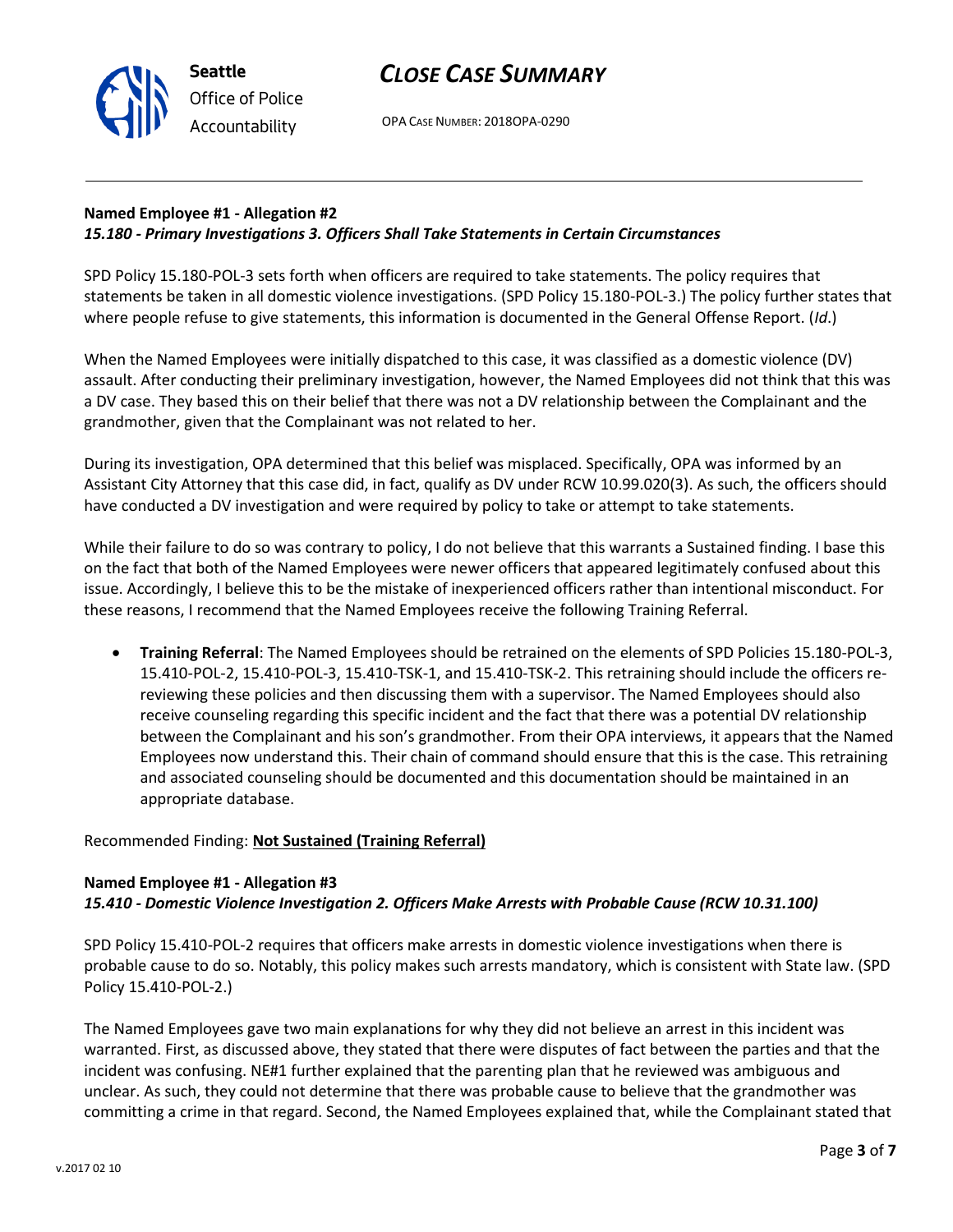

**Seattle** *Office of Police Accountability*

# *CLOSE CASE SUMMARY*

OPA CASE NUMBER: 2018OPA-0290

the grandmother intentionally shut his hand in the car door, the grandmother denied doing so and contended that it was inadvertent. The officers did not believe that there was sufficient evidence to arrest the grandmother for this offense.

I do not find the Named Employees' explanations to be unreasonable. I conclude, based on my review of the record, that the evidence was insufficient to establish probable cause for the grandmother's arrest. While not dispositive, further supporting this finding is the fact that the City Attorney's Office declined prosecution on the assault charge against the grandmother. In that decline notice, the City Attorney's Office wrote the following: "There is insufficient proof to establish the element of intent beyond a reasonable doubt. While there was an injury that occurred to the victim, there is no evidence that the defendant 'intended' to harm him or intended to close the door on his hand."

For these reasons, I recommend that this allegation be Not Sustained – Lawful and Proper.

Recommended Finding: **Not Sustained (Lawful and Proper)**

# **Named Employee #1 - Allegations #4**

# *15.410 - Domestic Violence Investigation 3. Officers Will Make a Reasonable Effort to Protect the Victim and Arrest the Suspect*

SPD Policy 15.410-POL-3 requires officers to make a reasonable effort to protect the victim of a DV crime and to arrest the subject. This policy includes multiple steps that officers are required to take in order to do so. (SPD Policy 15.410-POL-3.)

As discussed above, the officers believed that this was not a DV incident given the nature of the relationship between the Complainant and the grandmother. While this was ultimately incorrect, I find that this was a mistake by two newer officers rather than intentional misconduct. Accordingly, instead of recommending Sustained findings, I refer to the above Training Referrals. (*See* Named Employee #1, Allegation #2.)

Recommended Finding: **Not Sustained (Training Referral)**

# **Named Employee #1 - Allegation #5**

# *15.410 - Domestic Violence Investigation 15.410-TSK-1 Patrol Officer Primary Investigation of a Domestic Violence Incident*

SPD Policy 15.410-TSK-1 concerns the responsibilities of a patrol officer when investigating a DV incident. The policy details sixteen investigatory steps that a patrol officer must take. (SPD Policy 15.410-TSK-1.)

For the same reasons as indicated above (*see* Named Employee #1, Allegations #2 and #4), I recommend that the Named Employees receive Training Referrals rather than Sustained findings. I further refer to the above Training Referrals. (*See* Named Employee #1, Allegation #2.)

# Recommended Finding: **Not Sustained (Training Referral)**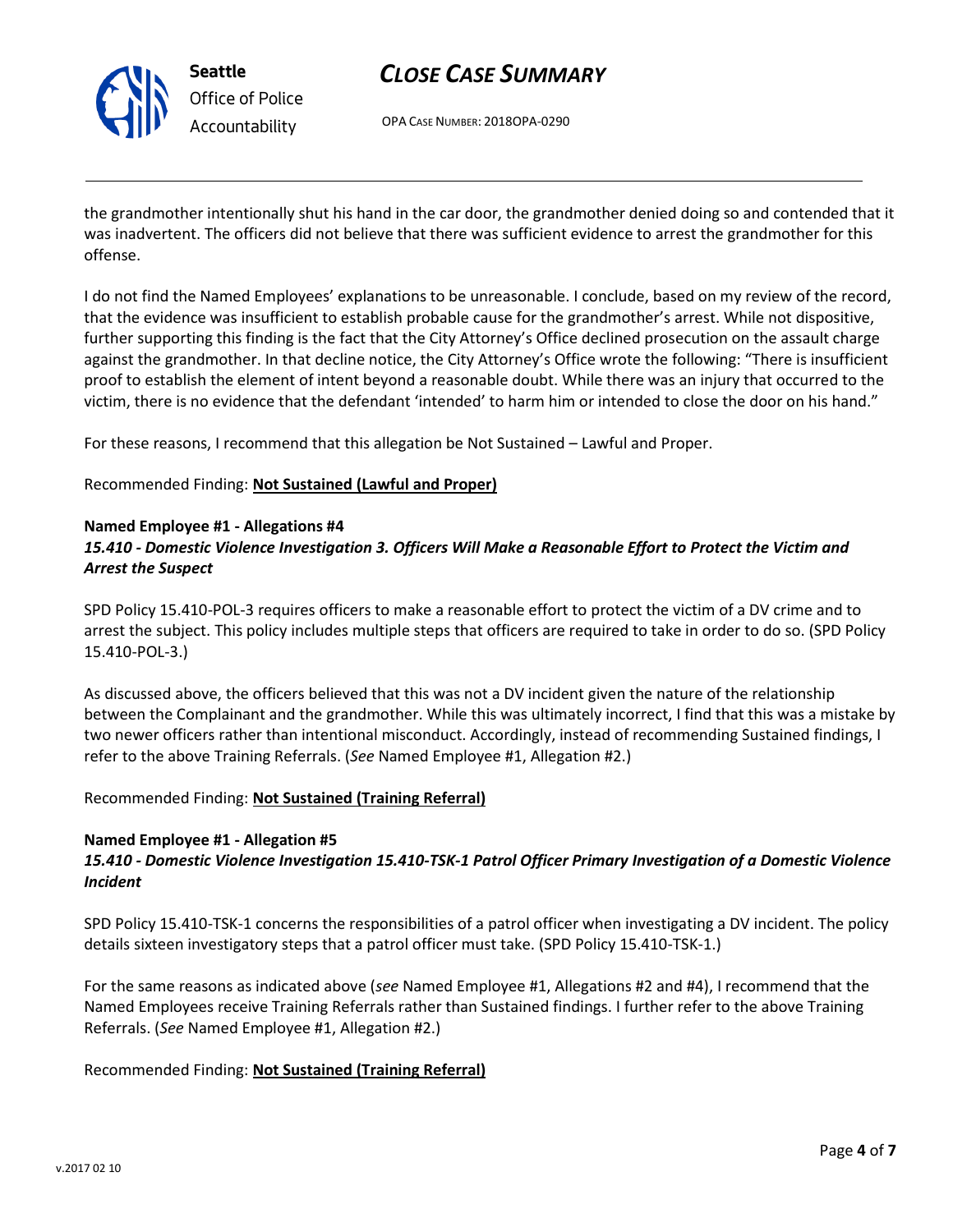



OPA CASE NUMBER: 2018OPA-0290

# **Named Employee #1 - Allegation #6**

# *15.410 - Domestic Violence Investigation 15.410-TSK-2 Officer's GO Report and Narrative*

SPD Policy 15.410-TSK-2 concerns the requirements for the contents of an officer's General Offense Report and Narrative for a DV investigation. The policy sets forth seventeen items that, where applicable, must be set forth therein. (SPD Policy 15.410-TSK-2.)

For the same reasons as indicated above (*see* Named Employee #1, Allegations #2, #4, and #5), I recommend that the Named Employees receive Training Referrals rather than Sustained findings. I further refer to the above Training Referrals. (*See* Named Employee #1, Allegation #2.)

# Recommended Finding: **Not Sustained (Training Referral)**

## **Named Employee #1 - Allegations #7** *5.140 - Bias-Free Policing 5. Employees Will Call a Supervisor in Response to Allegations of Bias-Based Policing*

It was alleged that the Named Employees failed to call a supervisor to the scene to investigate a complaint of bias as required by Department policy. Here, the Complainant stated the following to the officers: "It's always the Black father, who is trying to do the right thing, I was here before her, I got court papers saying I'm supposed to have my child." Both of the Named Employees heard the statement, but did not believe that it rose to the level of an allegation of biased policing against them.

SPD Policy 5.140-POL-5 requires employees to call a supervisor in response to allegations of biased policing. This includes providing sufficient information to the supervisor to allow a determination as to what occurred and what the nature of the bias allegation is. (SPD Policy 5.140-POL-5.)

NE#1 stated that he did not view this as an allegation of biased policing and, instead, interpreted the Complainant to be addressing his overall frustration with the system. However, he stated that, in hindsight, he should have notified a supervisor. NE#2 made the same assertions. He also did not believe that it was an allegation of biased policing but recognized that best practice would have been to notify a supervisor.

I agree with the Named Employees that it would have been best practice for them to notify a supervisor of the Complainant's statement. Even if it was not an explicit allegation of biased policing against them, it was close enough to warrant informing their Sergeant. However, as discussed above, both officers were relatively new at the time of the incident. In addition, they both clearly learned from this incident and indicated to OPA that, were they to be faced with this situation again, they would have immediately reported the statements to their supervisor. For these reasons, I recommend that they receive the following Training Referral.

 **Training Referral**: The Named Employees should receive additional training concerning the elements of SPD Policy 5.140-POL-5. Their chain of command should discuss this incident with them and, specifically, convey to them that, when in doubt, they should notify a supervisor of a potential claim of bias. Even where the subject's assertion is questionable, it is still best practice to call a supervisor. This ensures both that the situation is critically reviewed and that the Named Employees avoid similar future OPA investigations. This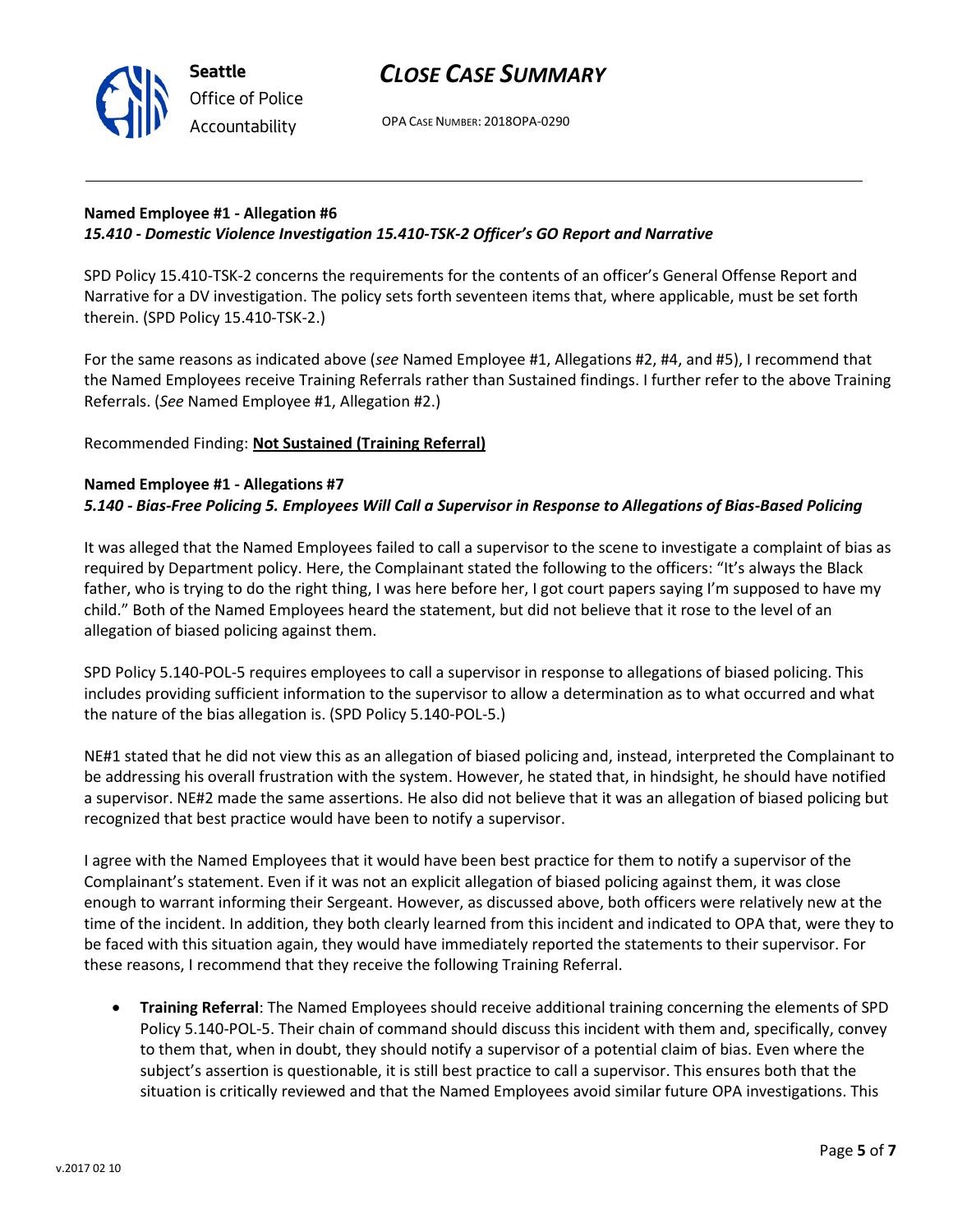

**Seattle** *Office of Police Accountability*

# *CLOSE CASE SUMMARY*

OPA CASE NUMBER: 2018OPA-0290

retraining and associated counseling should be documented and this documentation should be maintained in an appropriate database.

Recommended Finding: **Not Sustained (Training Referral)**

# **Named Employee #2 - Allegations #1** *5.140 Bias-Free Policing 2. Officers Will Not Engage in Bias-Based Policing*

For the same reasons as stated above (*see* Named Employee #1, Allegation #1), I recommend that this allegation be Not Sustained – Unfounded.

Recommended Finding: **Not Sustained (Unfounded)**

# **Named Employee #2 - Allegation #2**

# *15.410 - Domestic Violence Investigation 3. Officers Will Make a Reasonable Effort to Protect the Victim and Arrest the Suspect*

For the same reasons as stated above (*see* Named Employee #1, Allegation #1), I recommend that this allegation be Not Sustained – Training Referral. I further refer to the above Training Referral. (See Named Employee #1, Allegation #2.)

Recommended Finding: **Not Sustained (Training Referral)**

## **Named Employee #2 - Allegation #3** *15.410 - Domestic Violence Investigation 2. Officers Make Arrests with Probable Cause (RCW 10.31.100)*

For the same reasons as stated above (*see* Named Employee #1, Allegation #3), I recommend that this allegation be Not Sustained – Lawful and Proper.

Recommended Finding: **Not Sustained (Lawful and Proper)**

### **Named Employee #2 - Allegations #4**

# *15.410 - Domestic Violence Investigation 3. Officers Will Make a Reasonable Effort to Protect the Victim and Arrest the Suspect*

For the same reasons as stated above (*see* Named Employee #1, Allegation #4), I recommend that this allegation be Not Sustained – Training Referral. I further refer to the above Training Referral. (See Named Employee #1, Allegation #2.)

Recommended Finding: **Not Sustained (Training Referral)**